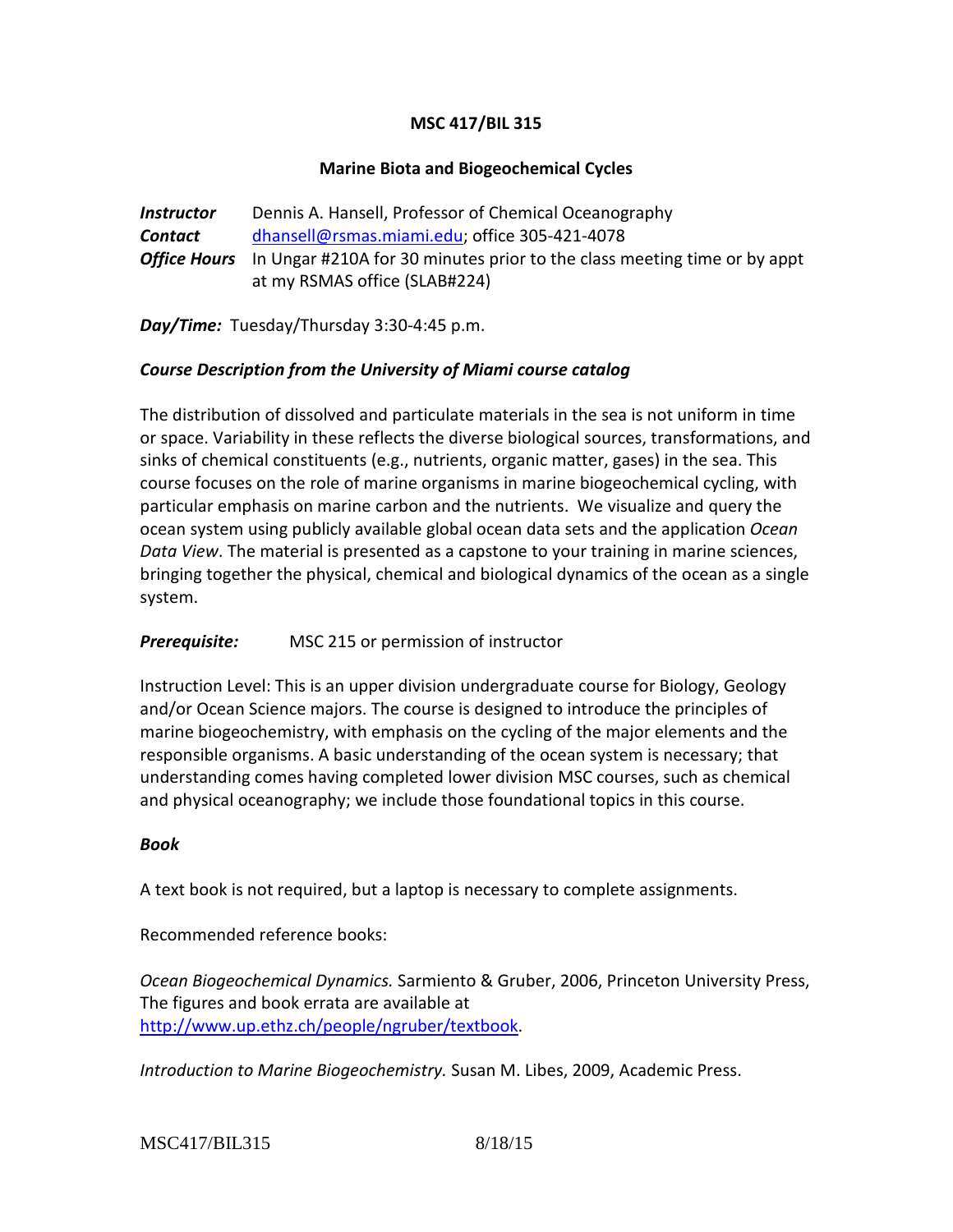#### *Course Notes:*

- 1. Powerpoint copies of the lectures will be available on "Blackboard" a few hours before each lecture. Once up, they will be kept there for the duration of the course.
- 2. Exams: There will be 4 exams, each worth 20% of grade (totaling 80%). These will be short essay exams that will test your understanding of the concepts and ocean processes presented. The exam material will be based on lecture material, homework problems, and ocean data manipulation and interpretation.
- 3. Homework problems (10% of grade): Problems will be assigned when we first begin covering a topic, with the problems sets due 1 week from the assignment date. Late submissions of homework assignments will not be given full credit.
- 4. A 10-15 minute Powerpoint presentation (10% of grade) will be required of each student in the last days of class. The biogeochemistry topic will be chosen by the student in consultation with the professor by November 5.
- 5. Grading is done on a curve; the final grades will include A's, B's, C's, and lower if necessary. The key to a high grade is a high cumulative point total. Attendance and participation (your questions and discussion) will be recognized should your course grade be in the gray area.
- 6. Religious holidays/conflicts with test dates: If you have conflicts, notice from the student should be given to the instructor no later than the end of the first three meeting days of the course.
- 7. Attendance policy: I expect students to attend every class meeting in order to learn the material and be prepared for evaluation of their knowledge. Having more than 2 unexcused absences precludes earning an "A" in the course. Excused absences that I will try to accommodate include: personal illness, death or critical illness in the family, participation in university-sponsored activities, jury and military duties.

**Guiding Quote**: "Doubt is the essence of science" (Bertrand Russell); in other words, do not believe everything you are told.

### *Course Schedule*

| Week 1     |                                            |
|------------|--------------------------------------------|
| Aug $25 -$ | Introduction to course                     |
| Aug $27 -$ | Ocean Physical System; surface circulation |
| Week 2     |                                            |
| Sep $1 -$  | Ocean Physical System; surface circulation |
| Sep $3 -$  | Ocean Data View (ODV)                      |
| Week 3     |                                            |
| Sep $8 -$  | Ocean Data View (ODV)                      |
|            |                                            |

```
MSC417/BIL315 8/18/15
```